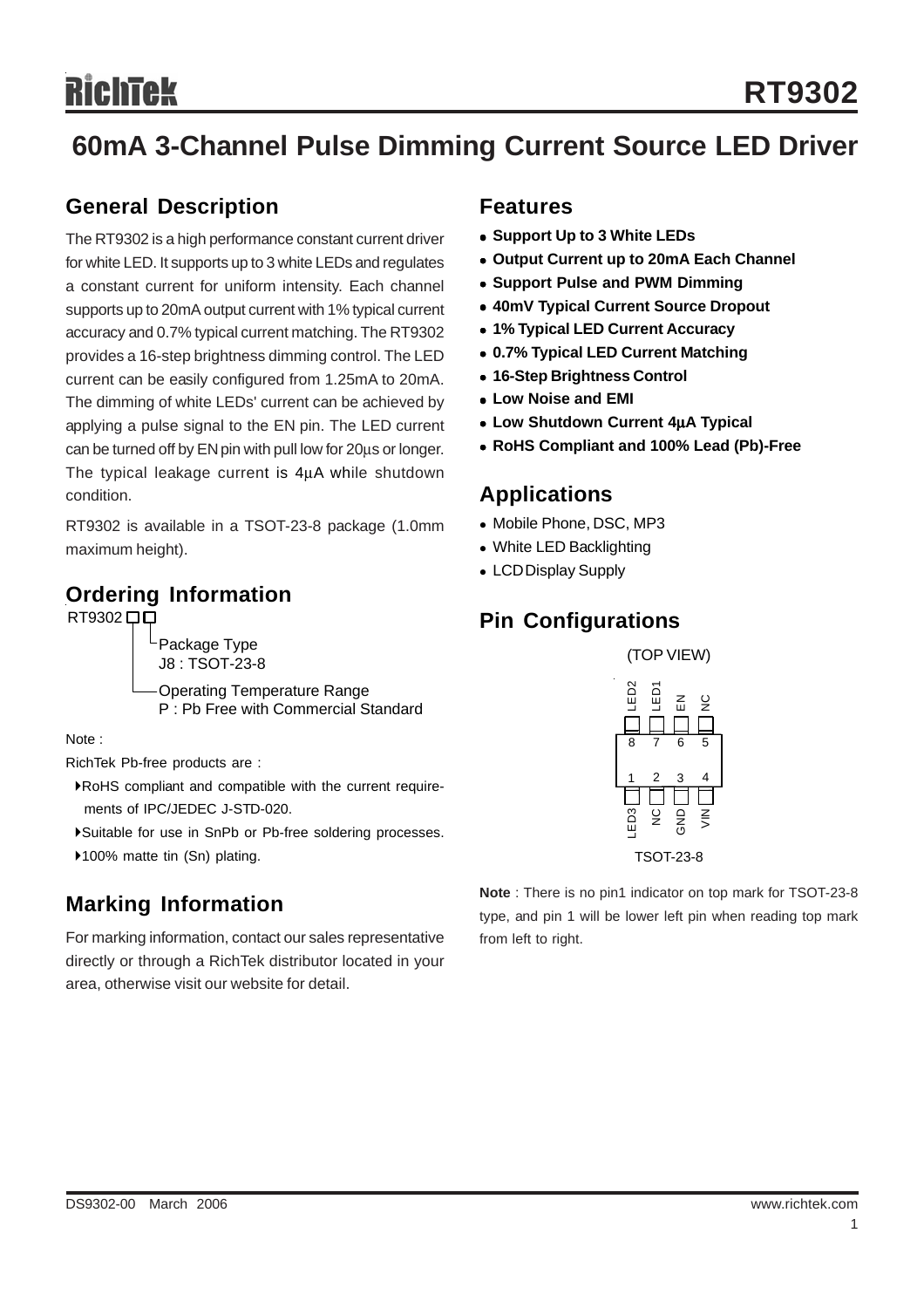## **Typical Application Circuit**



Figure 1. For 3-WLEDs Application Circuit



Figure 2. For 2-WLEDs Application Circuit



Figure 3. Brightness control by pulse dimming. RT9302 implements 16 steps brightness control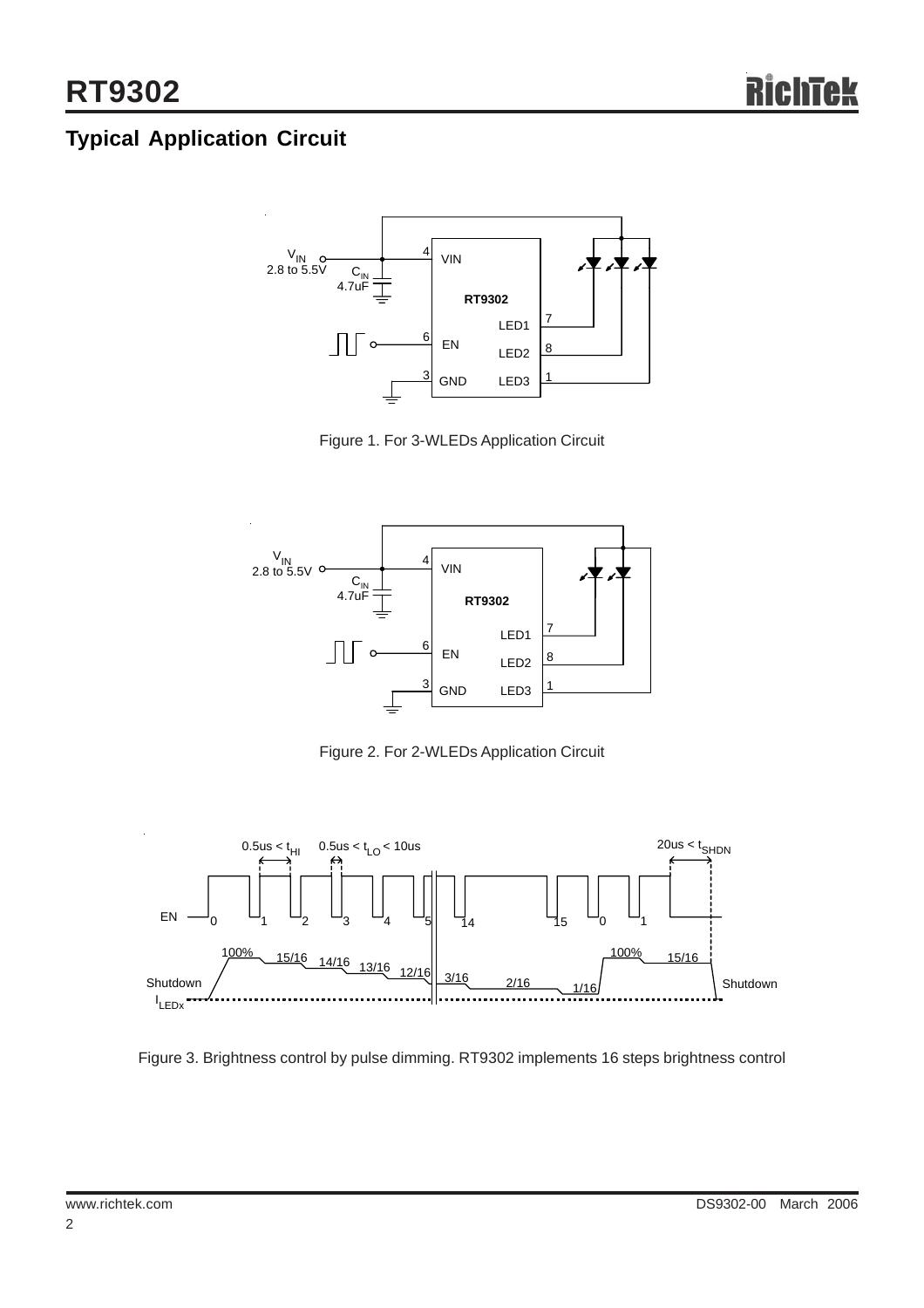## **Functional Pin Description**

| <b>Pin Number</b> | <b>Pin Name</b>  | <b>Pin Function</b>                                                       |
|-------------------|------------------|---------------------------------------------------------------------------|
|                   | LED3             | Current Sink for LED3. (If not in use, this pin must be connected to VIN) |
| 2, 5              | NC.              | No Internal Connection.                                                   |
| 3                 | <b>GND</b>       | Power Ground.                                                             |
| 4                 | <b>VIN</b>       | Input Voltage.                                                            |
| 6                 | EN               | Chip Enable.                                                              |
| 7                 | LED <sub>1</sub> | Current Sink for LED1. (If not in use, this pin must be connected to VIN) |
| 8                 | LED2             | Current Sink for LED2. (If not in use, this pin must be connected to VIN) |

## **Function Block Diagram**

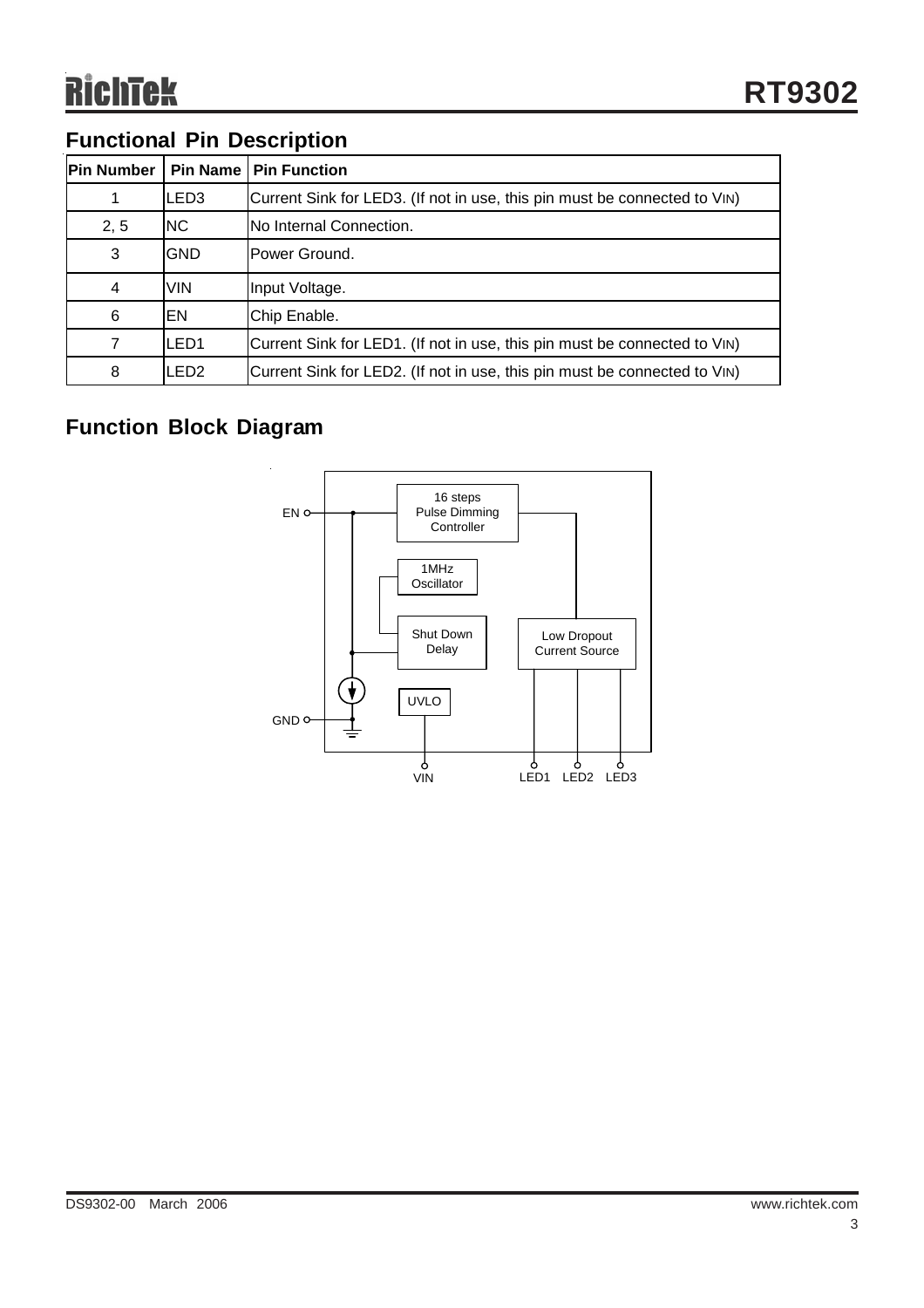## **Absolute Maximum Ratings** (Note 1)

| • Power Dissipation, $P_D @ T_A = 25^{\circ}C$ |  |
|------------------------------------------------|--|
|                                                |  |
| • Package Thermal Resistance (Note 4)          |  |
|                                                |  |
|                                                |  |
|                                                |  |
|                                                |  |
| • ESD Susceptibility (Note 2)                  |  |
|                                                |  |
|                                                |  |
|                                                |  |

#### **Recommended Operating Conditions** (Note 3)

#### **Electrical Characteristics**

 $(V_{IN} = 3.6V, C_{IN} = 1$ uF, ESR = 0.03Ω, VF = 3.4V, ILED1 = ILED2 = ILED3 = 20mA, T<sub>A</sub> = 25°C, unless otherwise specified)

| <b>Parameter</b>                 |                   | Symbol          | <b>Test Condition</b>                          | Min   | <b>Typ</b> | <b>Max</b> | <b>Units</b> |
|----------------------------------|-------------------|-----------------|------------------------------------------------|-------|------------|------------|--------------|
| Input                            |                   |                 |                                                |       |            |            |              |
| <b>Input Supply Voltage</b>      |                   | V <sub>IN</sub> |                                                | 2.8   | --         | 5.5        | V            |
| Under Voltage Lockout Threshold  |                   |                 | V <sub>IN</sub> falling                        | $-$   | 2.0        | $-$        | V            |
| Under Voltage Lockout Hysteresis |                   |                 |                                                | --    | 200        | $-$        | mV           |
| Shutdown Current                 |                   | <b>I</b> SHDN   | $V_{EN} = 0V$                                  | --    | 4          | 10         | μA           |
| Quiescent Current                |                   | lQ              | $V_{EN}$ = High, $I_{OUT}$ = 0                 | --    | 0.4        |            | mA           |
| <b>Output</b>                    |                   |                 |                                                |       |            |            |              |
| <b>Output Current</b>            |                   | lled            | 100% setting, $V_{LED} = 1V$                   | 18.4  | 20         | 21.6       | mA           |
| <b>Current Matching</b>          |                   | LED-LED         | 100% setting, $V_{LED} = 1V$                   | $-5$  | $\Omega$   | $+5$       | %            |
| Dropout Voltage                  |                   | VLED            | 90% of full output current                     | $- -$ | 40         | 150        | mV           |
| <b>Enable</b>                    |                   |                 |                                                |       |            |            |              |
| <b>EN Threshold Voltage</b>      | Logic-High        | V <sub>IH</sub> |                                                | 1.5   | --         | $-$        | V            |
|                                  | Logic-Low         | $V_{IL}$        |                                                | --    | --         | 0.4        | $\vee$       |
| Time of EN Logic                 | Logic-High        | Тні             | Duration of EN Logic High for pulse<br>dimming | 0.5   | --         |            | μS           |
|                                  | Logic-Low         | TLO             | Duration of EN Logic Low for pulse<br>dimming  | 0.5   | $-$        | 10         | μS           |
| Shutdown Delay                   | T <sub>SHDN</sub> |                 | From EN Low to Shutdown                        | 10    | 16         | 20         | μS           |
| <b>EN Input Current</b>          |                   | IEN             | $V_{EN} = 1.8V$                                | $-$   | 1          | $- -$      | μA           |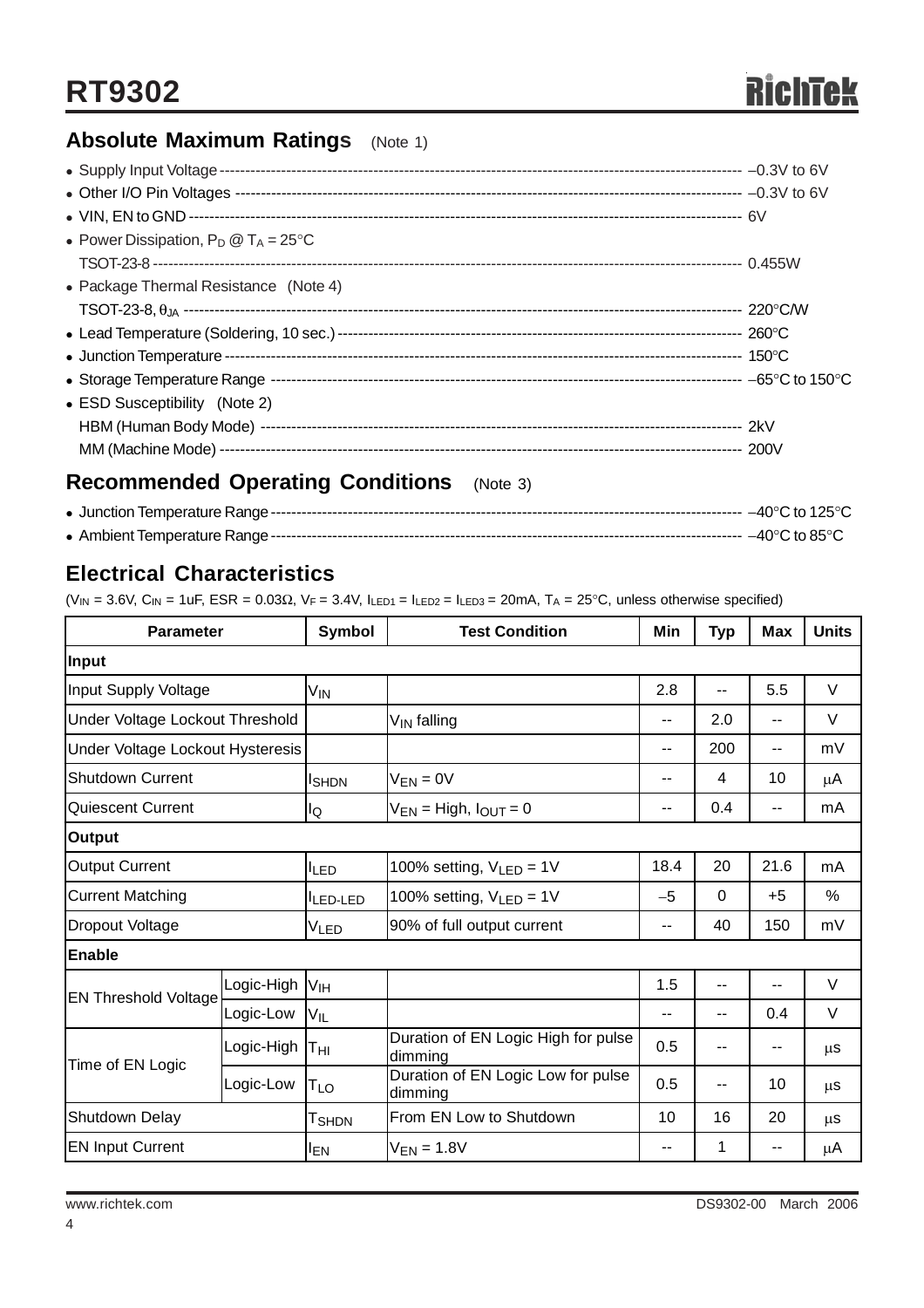- **Note 1.** Stresses listed as the above "Absolute Maximum Ratings" may cause permanent damage to the device. These are for stress ratings. Functional operation of the device at these or any other conditions beyond those indicated in the operational sections of the specifications is not implied. Exposure to absolute maximum rating conditions for extended periods may remain possibility to affect device reliability.
- **Note 2.** Devices are ESD sensitive. Handling precaution recommended.
- **Note 3.** The device is not guaranteed to function outside its operating conditions.
- **Note 4.** θ<sub>JA</sub> is measured in the natural convection at T<sub>A</sub> = 25°C on a low effective thermal conductivity test board of JEDEC 51-3 thermal measurement standard.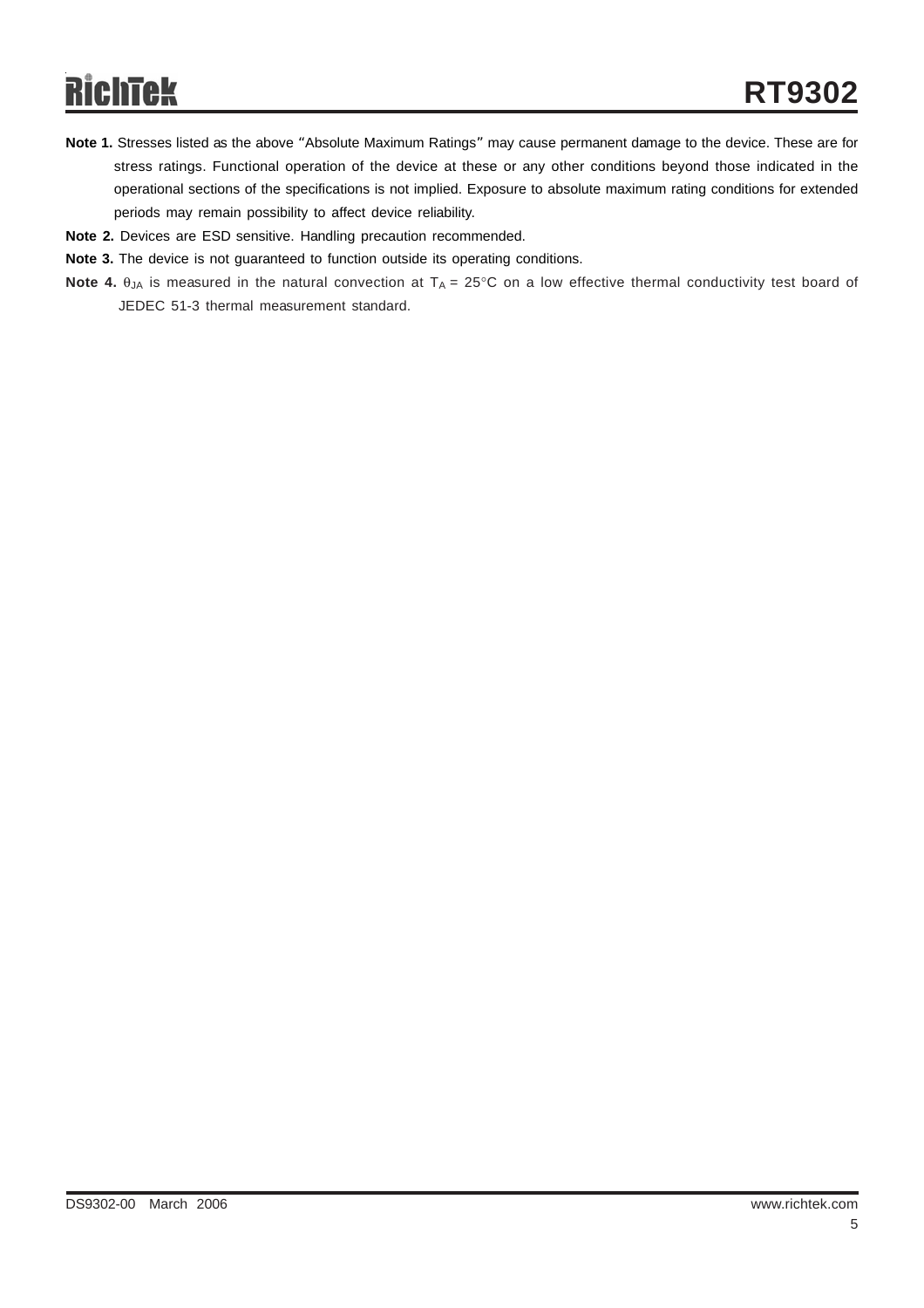## **Typical Operating Characteristics**









**LED Current vs. Input Voltage**



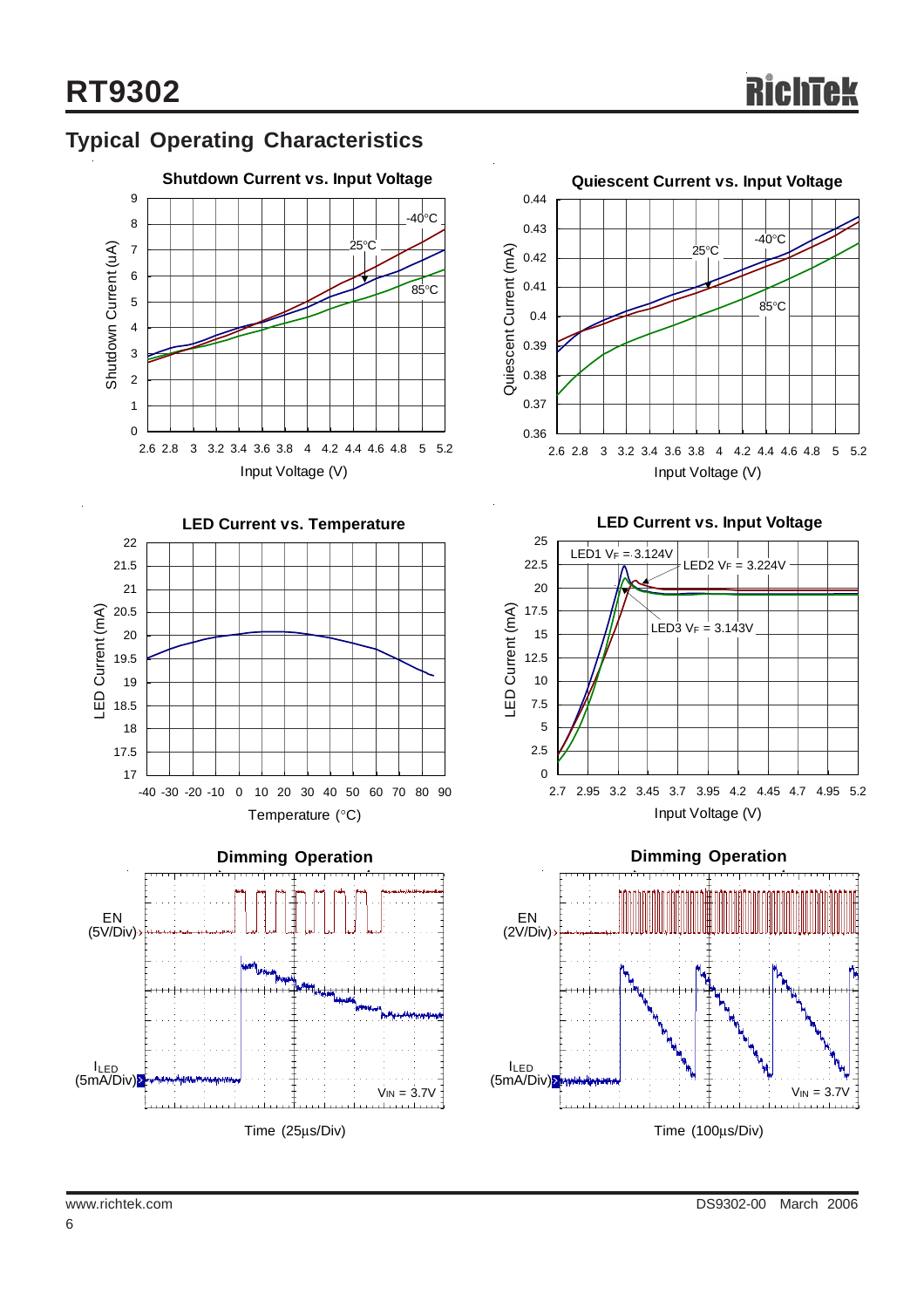# **RichTek**





Time (5μs/Div)

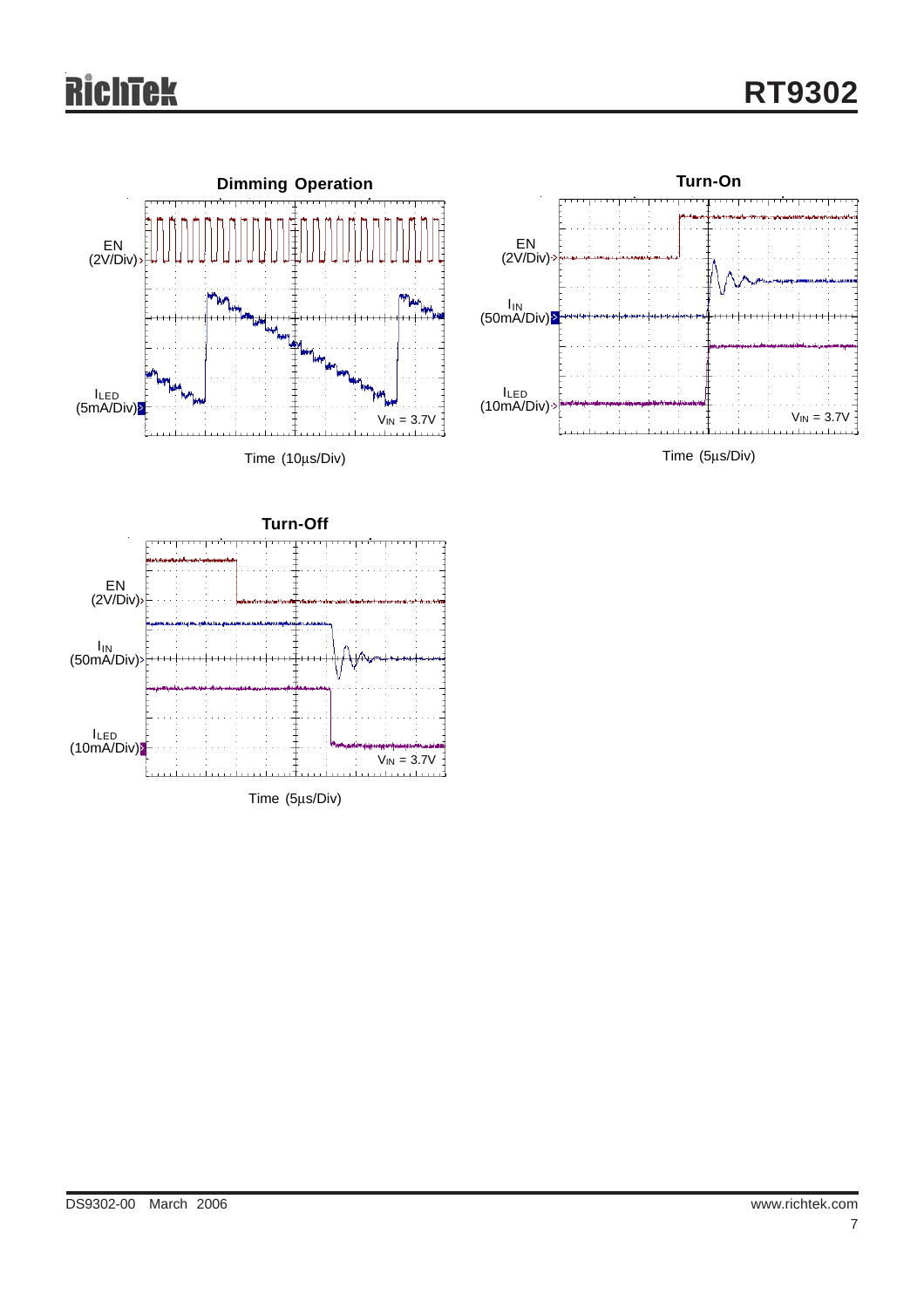#### **Application Information**

#### **Input UVLO**

The input operating voltage range of the RT9302 is 2.8V to 5.5V. An input capacitor at the VIN pin could reduce ripple voltage. It is recommended to use a ceramic 1μF or larger capacitance as the input capacitor. This IC provides an under voltage lockout (UVLO) function to prevent it from unstable issue when startup. The UVLO threshold of input falling voltage is set at 2V typically with a hysteresis 0.2V.

#### **Output Current**

RT9302 provides a constant output current for white LED. Figure 1 shows a typical application circuit for 3 white LEDs. Each channel supports up to 20mA output current and regulates a constant current for uniform intensity. For two or one LED application, the non-used channel must be connected to  $V_{IN}$  as shown in Figure 2.

#### **Brightness Dimming Control**

The RT9302 provides a 16-step brightness dimming control. The LED current can be easily configured from 1.25mA to 20mA. The dimming of white LEDs' current can be achieved by applying a pulse signal to the EN pin. Figure 3 shows the configuration of the 16-step pulse dimming control operation. The output current is set at 100% of 20mA typical output current when EN pin pull high initially from shutdown condition. The step change of pulse dimming can be implemented by EN pin changing with a logic Low pulse. Each step change 1/16 of full output current setting. The output current change of pulse dimming is designed in decreasing sequence in terms of (16/16, 15/16, ....., 1/16) and then (16/16, 15/16, .....) cycle by cycle. The duration of logic Low pulse is between 0.5us and 10μs. The duration of EN logic High pulse should be longer than 0.5μs.

The LED current can be turned off by EN pin with pulling low for 20μs or longer. The typical leakage current is 4μA while shutdown condition.

#### **Layout Consideration**

For best performance, careful PCB layout is necessary. All peripheral components should be placed as close to the IC as possible. A short connection is highly recommended. The following guidelines should be strictly followed when designing a PCB layout for the RT9302.

- 1. All the traces of LED and  $V_{\text{IN}}$  running from chip to LEDs should be wide and short to reduce the parasitic connection resistance.
- 2. Input capacitor  $(C_{1N})$  should be placed close to VIN and connected to ground plane. The anodes of LEDs must be connected to  $C_{IN}$ , not battery directly.
- 3. The GND should be connected to a strong ground plane for heat sinking and noise protection.